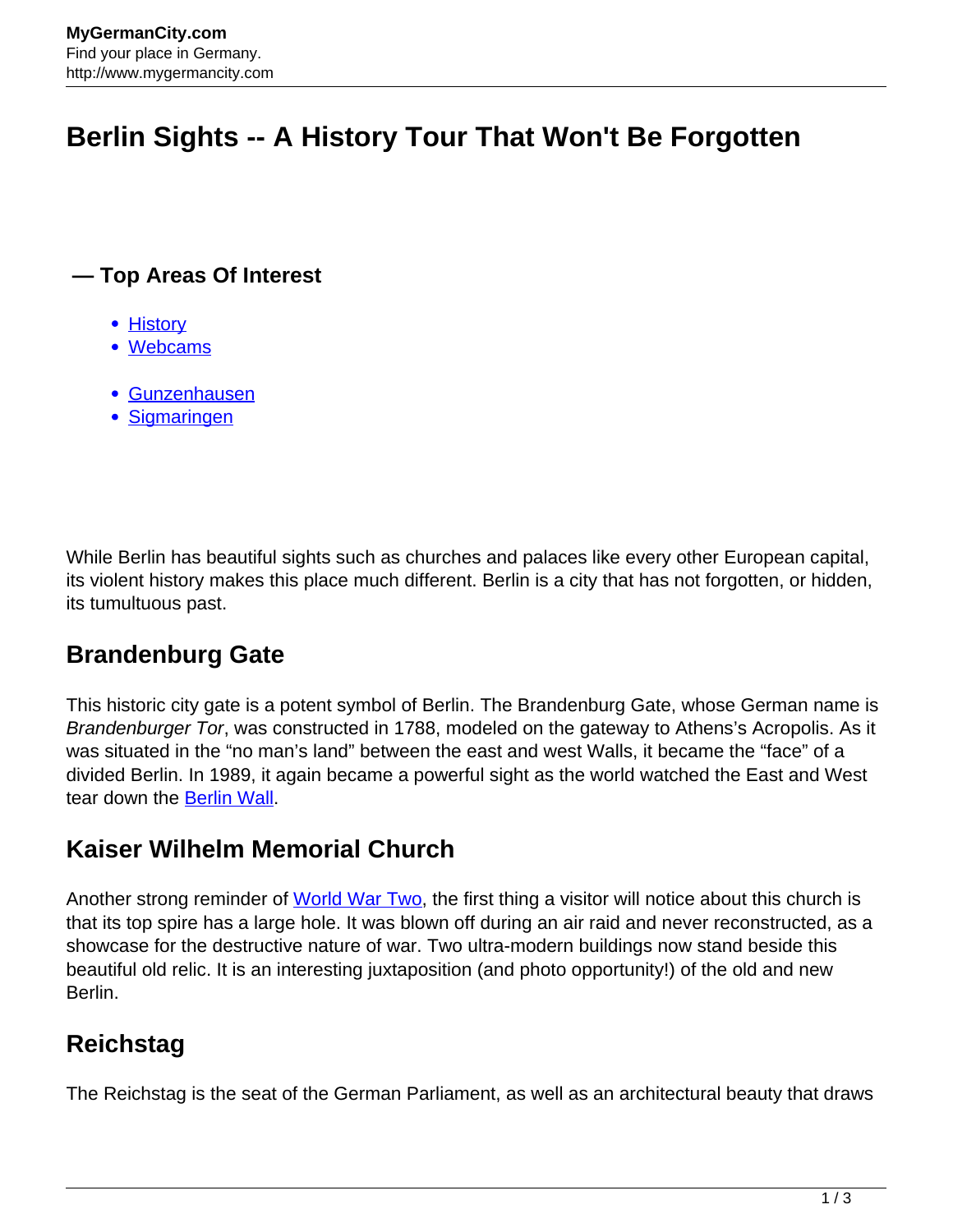many tourists. It was heavily damaged after the Second World War and almost torn down! With its new glass dome, it is possible to climb to the top and get a bird-s eye view of the Brandenburg Gate, the Tiergarten and other famous Berlin sights.

### **Berlin Cathedral**

The Berlin Cathedral was built for the Prussian Royal family. It was intended to be the Protestant version of the Roman Catholic St. Peter's Basilica. Also heavily damaged during the war, it was reconstructed to its present condition in the 1970s.

### **Checkpoint Charlie**

It is one of history's great ironies that this former crossing point into the Communist East, once the site of enormous tension and danger, has now become a great tourist (and capitalist!) center. As you take your picture next to the "You are leaving the American sector" sign, take a few moments to reflect on those who weren't able to cross with the ease that we can today.

#### **Charlottenburg Palace**

The lovely [Charlottenburg Palace](http://www.mygermancity.com/charlottenburg-palace) and grounds is a welcome escape from the harshness of much of the [Cold War-](http://www.mygermancity.com/cold-war)themed sights. The soft yellow baroque and rococo facade and the beautifully manicured park is a major Berlin sight. Take a tour of the interior, or wander around the palace's outdoors.

#### **Gendarmenmarkt**

This beautiful square is perhaps Berlin's most picturesque sight. The twin churches of Deutscher Dom and Französischer Dom flank the Konzerthaus in an elegant arrangement. The Gendarmenmarkt is particularly lovely at night time as the buildings are lit up in a soft, colored light.

### **Fernsehturm, Alexanderplatz**

Better known to English speakers as "Berlin's TV Tower," this structure is the tallest in the city at 368 m (1,207 ft). Inside there is a viewing platform and rotating restaurant, the Telecafe.

### **Neue Synagogue**

This gorgeous Moorish-style synagogue is another popular Berlin sight. It was almost destroyed during the anti-Semitic "Night of Broken Glass" in 1938, but today is the most important site of Judaism in Berlin.